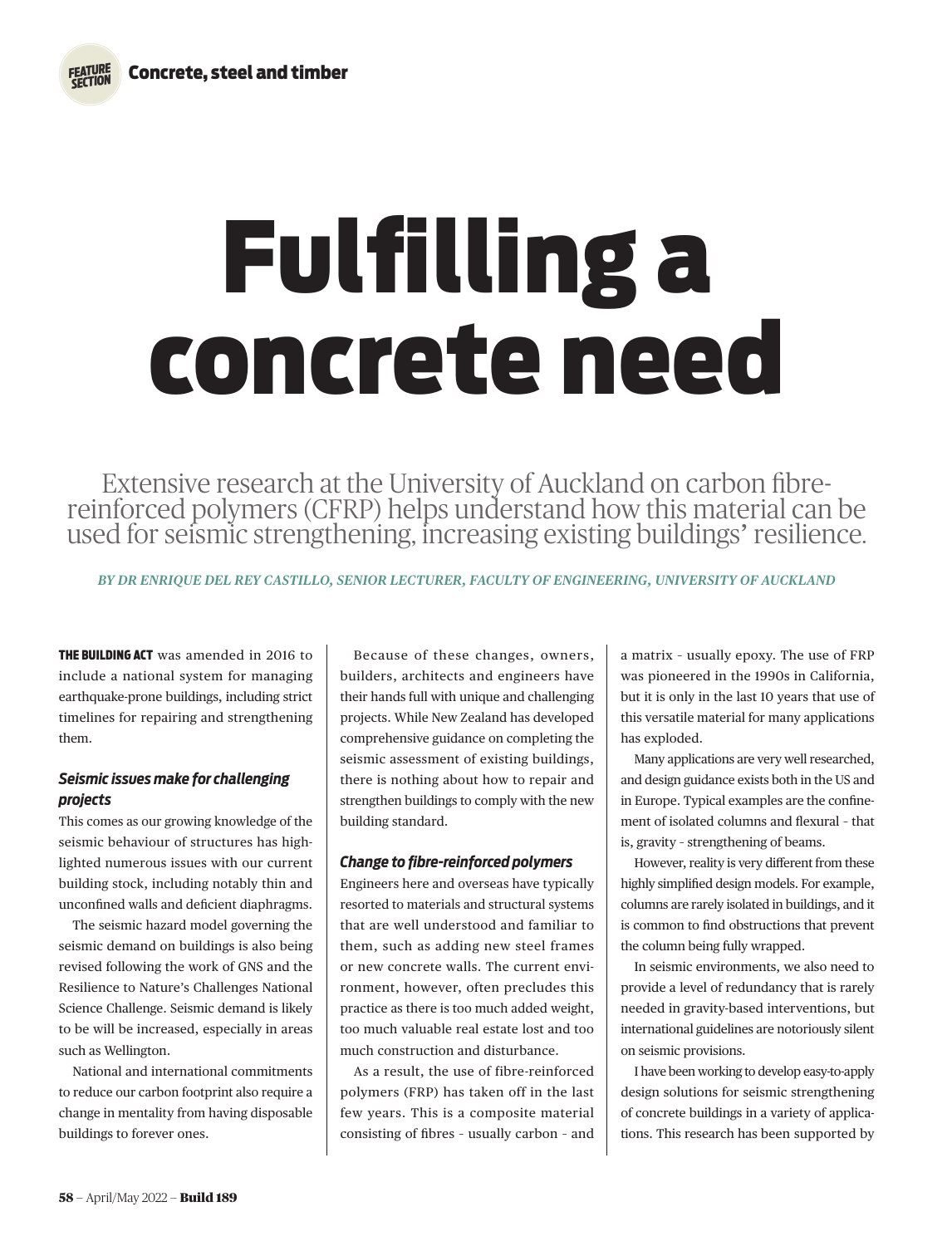*SECTION*



Figure 1: Examples of the use of fibre-reinforced polymer (FRP) anchors.

industry stakeholders including Concrete New Zealand, BBR Contech and Concrete Solutions as well as EQC and MBIE.

### *Understanding FRP anchors*

FRP anchors are bundles of fibres that can be introduced into the structure to ensure load path continuity between the FRP fabric and the concrete structure (see Figure 1). This provides the necessary redundancy should the FRP fabric fail prematurely or if the load is larger than expected.

The FRP anchors are critical in seismic environments, but our understanding of how they work was inadequate when I began researching them in 2014.

A set of equations was developed through a 3-year project and dozens of laboratory tests. These allow an engineer to calculate the capacity of the FRP anchors for all possible failure modes. This is not too different to how post-installed steel anchors are designed. The equations are being used in design and will be implemented in the next iteration of ACI 440.2R *Guide for the design and construction of externally bonded FRP systems for strengthening concrete structures*.

### *Seismic flexural strengthening*

A notable gap in design guidelines and research was how to use FRP to increase the moment capacity of structural members when the forces need to be transferred into the foundation or into/through the joints. This is a particular concern in old buildings without sufficient longitudinal reinforcement, as these were typically only for gravity loads, and insufficient development length.

By testing, it was found that the typically assumed bilinear behaviour is not applicable to FRP-strengthened structures. In this situation, three distinct branches exist:

- ¬ The elastic branch, which concludes at the point where the steel yields or the FRP debonds – usually very close together.
- ¬ The inelastic hardening caused by the progressive debonding of the FRP from

the point of maximum moment demand towards the point(s) of zero moment.

¬ The inelastic softening as the FRP progressively ruptures until the as-built behaviour is resumed. This behaviour can be predicted using section analysis and calculating the FRP debond and FRP rupture strain from existing guidelines.

## *Prisms and wall confinement with FRP anchors*

Columns are not always isolated. Sometimes, obstructions prevent all sides from being fully wrapped with FRP (see Figure 1). Research on prisms confined with FRP anchors has resulted in a yet to be published design methodology to calculate the stress-strain curves.

One of the applications of the confinement of prisms is confinement of boundary elements of walls to prevent out of plane failure and inadequate confinement. It was possible to prevent out-of-plane failure, extending the drift capacity without gravity load loss from 1% to 4.5% (see Figure 2).  $\blacktriangleright$